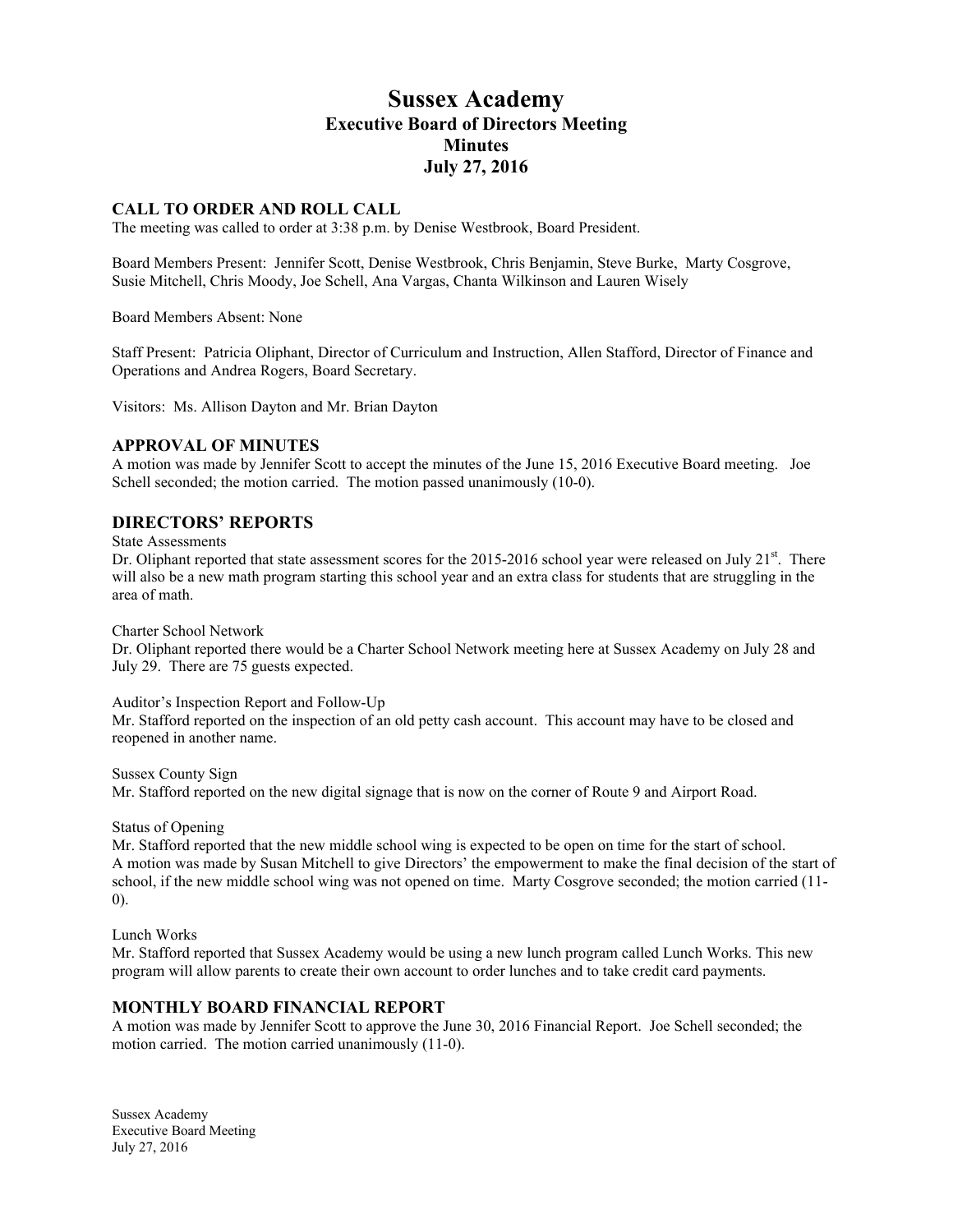# **SUSSEX ACADEMY FOUNDATION UPDATE**

Joe Schell gave an update on the aquatic center. Completion is slated for October 15, 2016.

# **COMMITTEE REPORTS**

**Executive** No report was presented.

**Finance** No report was presented.

**Recognition** No report was presented.

**Public Relations** A written report was presented.

### **Building and Grounds**

Report was presented during the Foundation Update.

# **Program Development**

No report was presented

**Athletics** No report was presented.

# **Legislative**

No report was presented.

### **Policy**

Policy 516 – Suicide Prevention Training A motion was made by Susan Mitchell to approve Policy 516. Denise Westbrook seconded; the motion carried. The motion passed unanimously (7-0).

Policy 202 – Membership and Organization A motion was made by Jennifer Scott to approve Policy 202. Denise Westbrook seconded; the motion carried. The motion passed unanimously (7-0).

### **Library**

No report presented.

### **OLD BUSINESS**

No old business.

### **NEW BUSINESS**

Mr. Stafford reported that there will be financial training offered online on August 2016.

### **PUBLIC COMMENTS**

Allison Dayton stated she would like to see a Student Representative on the board.

# **EXECUTIVE SESSION**

A motion was made by Susan Mitchell to enter Executive Session at 4:23 p.m. to discuss personnel. Joe Schell seconded; the motioned carried unanimously (11-0). A motion was made by Jennifer Scott to come out of Executive Session at 5:15 p.m. Susan Mitchell seconded; the motion carried unanimously (11-0).

Sussex Academy Executive Board Meeting July 27, 2016